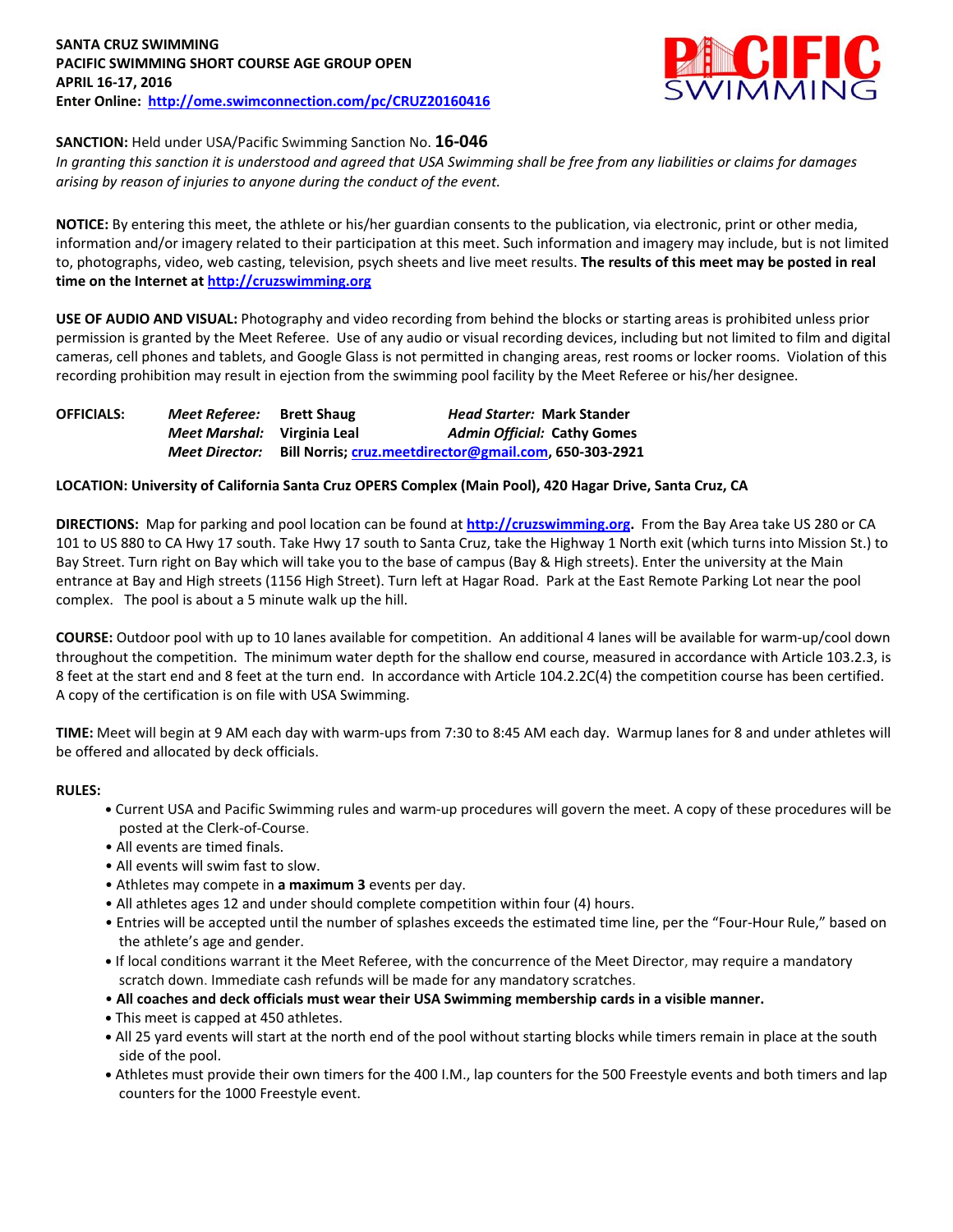**ATTENTION HIGH SCHOOL ATHLETES:** If you are a high school athlete in season, you need to be Unattached from this meet. It is the athlete's responsibility to be Unattached from this meet. You can un-attach at the meet if necessary. This does not apply to athletes swimming under the rules of the Nevada Interscholastic Activities Association (NIAA).

**UNACCOMPANIED ATHLETES:** Any USA-S athlete-member competing at the meet must be accompanied by a USA Swimming member-coach for the purposes of athlete supervision during warm-up, competition and warm-down. If a coach-member of the athlete's USA-S Club does not attend the meet to serve in said supervisory capacity, it is the responsibility of the athlete or the athlete's legal guardian to arrange for supervision by a USA-S member-coach. The Meet Director or Meet Referee may assist the athlete in making arrangements for such supervision; however, it is recommended that such arrangements be made in advance of the meet by the athlete's USA-S Club Member-Coach.

**RACING STARTS:** Athletes must be certified by a USA-S member-coach as being proficient in performing a racing start, or must start the race in the water. It is the responsibility of the athlete or the athlete's legal guardian to ensure compliance with this requirement.

# **RESTRICTIONS:**

- Smoking and the use of other tobacco products is prohibited on the pool deck, in the locker rooms, in spectator seating, on standing areas and in all areas used by athletes, during the meet and during warm-up periods.
- Sale and use of alcoholic beverages is prohibited in all areas of the meet venue.
- No glass containers are allowed in the meet venue.
- No propane heater is permitted except for snack bar/meet operations.
- All shelters must be properly secured.
- Changing into or out of swimsuits other than in locker rooms or other designated areas is prohibited.
- Destructive devices, to include but not limited to, explosive devices and equipment, firearms (open or concealed), blades, knives, mace, stun guns and blunt objects are strictly prohibited in the swimming facility and its surrounding areas. If observed, the Meet Referee or his/her designee may ask that these devices be stored safely away from the public or removed from the facility. Noncompliance may result in the reporting to law enforcement authorities and ejection from the facility. Law enforcement officers (LEO) are exempt per applicable laws.
- PLEASE DO NOT BRING YOUR DOGS TO THIS MEET. No animals are allowed in any area of the meet venue (which includes the parking lots) except service animals wearing a service animal vest and actually working to assist a disabled person. Even service animals who are not behaving properly (barking, jumping and the like) will be asked to leave the meet venue. UCSC does not allow dogs on campus and will issue citations if a dog (or other animal) is left in a car in a UCSC parking lot.
- **• For safety and accessibility reasons the pool deck and OPERS lobby must be cleared of non-coach tents and chairs.**

# **ELIGIBILITY:**

- Athletes must be current members of USA-S and enter their name and registration number on the meet entry card as they are shown on their Registration Card. If this is not done, it may be difficult to match the athlete with the registration and times database. The meet host will check all athlete registrations against the SWIMS database and if not found to be registered, the Meet Director shall accept the registration at the meet (a \$10 surcharge will be added to the regular registration fee). Duplicate registrations will be refunded by mail.
- For award purposes divisions will be created that comply with the following table. 8 & Under athletes will utilize Pacific Swimming motivational time standards. 9 & Up athletes will utilize USA-Swimming motivational time standards.

| Age Group          | <b>Gold Division</b>    | Silver Division        | <b>Bronze Division</b>       |
|--------------------|-------------------------|------------------------|------------------------------|
| 8 & Under          | Pacific Swimming "A"    | Pacific Swimming "B"   | Below Pacific Swimming "B"   |
|                    | Standard                | Standard               | Standard                     |
| $9-10, 11-12, 13-$ | USA-S "BB" Motivational | USA-S "B' Motivational | Below USA-S "B"              |
| 14, 15-16, 17-18   | Standard                | Standard               | <b>Motivational Standard</b> |

- **• Entries with "NO TIME" will be REJECTED. Athletes, with the assistance of their coaches, must submit estimated times if they have no official times.**
- Entry times submitted for this meet will be checked against a computer database and may be changed in accordance with Pacific Swimming Entry Time Verification Procedures.
- Disabled athletes are welcome to attend this meet and should contact the Meet Director or Meet Referee regarding any special accommodations on entry times and seeding per Pacific Swimming policy.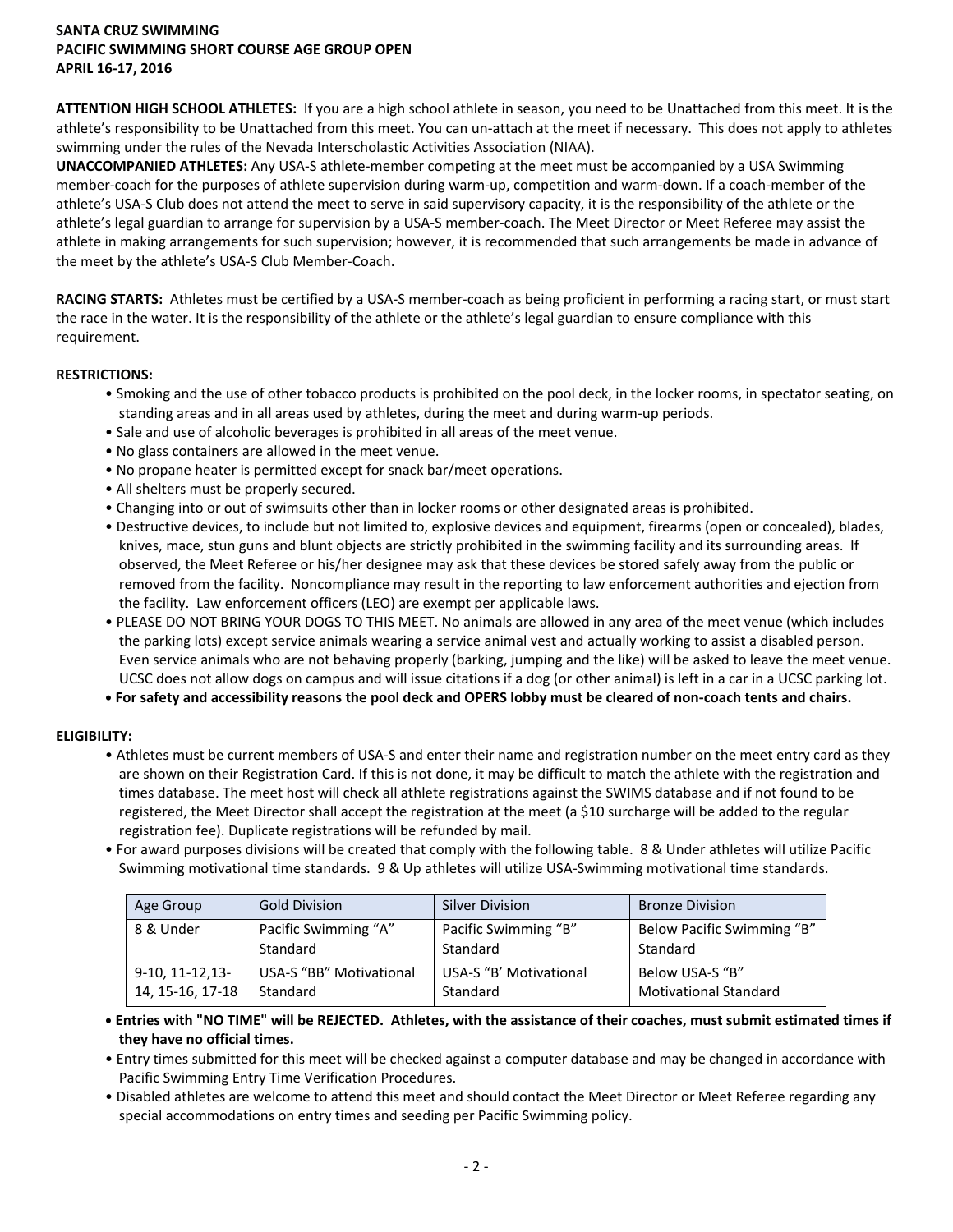- Athletes 19 years of age and over may compete in the meet for time only, no awards. Such athletes must have met standards for the 17-18 age group.
- The athlete's age will be the age of the athlete on the first day of the meet.

**ENTRY PRIORITY:** Zone 1 South (Z1S) and Sonoma Sea Dragons (SON) entries postmarked by **Monday, March 28, 2016** or entered online by 11:59 p.m. **Monday, March 28, 2016** will be given priority acceptance. All entries from Zone 1 South, all other Pacific LSC zones, and other LSC's either postmarked by **Monday, April 4, 2016**, entered online by 11:59 p.m. **Wednesday, April 6, 2016** or hand delivered by 5:00 p.m. **Wednesday, April 6 2016** will be considered in the order that they were received or until meet cap is reached.

**ENTRY FEES:** \$4.00 per event plus an \$8.00 participation fee per swimmer. Entries will be rejected if payment is not sent at time of request. No refunds will be made, except mandatory scratch downs.

**ONLINE ENTRIES:** To enter online go to **<http://ome.swimconnection.com/pc/CRUZ20160416>** to receive an immediate entry confirmation. This method requires payment by credit card. Swim Connection, LLC charges a processing fee for this service, equal to \$1 per swimmer plus 5% of the total Entry Fees. Please note that the processing fee is a separate fee from the Entry Fees. If you do not wish to pay the processing fee, enter the meet using a mail entry. **Entering online is a convenience, is completely voluntary, and is in no way required or expected of an athlete by Pacific Swimming.** Online entries will be accepted through Wednesday, **April 6, 2016.**

**MAILED OR HAND DELIVERED ENTRIES**: Entries must be on the attached consolidated entry form. Forms must be filled out completely and printed clearly with swimmers best time. Entries must be postmarked by midnight, Monday, **April 4, 2016** or hand delivered by 5:00 p.m. Wednesday, **April 6, 2016**. No late entries will be accepted. Requests for confirmation of receipt of entries should include a self-addressed envelope.

#### **Make check payable to**: **Santa Cruz Swimming**

| <b>Mail entries to: Bill Norris</b> |                          | Hand deliver entries to: | <b>Bill Norris</b>              |
|-------------------------------------|--------------------------|--------------------------|---------------------------------|
|                                     | <b>Swim Meet Entries</b> |                          | Leave at Front Desk of Business |
|                                     | P.O. Box 1616            |                          | <b>345 Encinal Street</b>       |
|                                     | <b>Soquel, CA 95073</b>  |                          | Santa Cruz, CA 95073            |

**CHECK-IN:** The meet will be deck seeded. Athletes must check-in at the Clerk-of-Course. No event shall be closed more than 30 minutes before the scheduled start of the session. Close of check-in for all individual events shall be no more than 60 minutes before the estimated time of the start of the first heat of the event. Athletes who do not check in will not be seeded and will not be allowed to compete in that event.

**SCRATCHES:** Any athletes not reporting for or competing in an individual timed final event that they have checked in for shall not be penalized.

**AWARDS:** Awards will be given to top 8 finishers in the Gold, Silver and Bronze divisions for each age group described in the following table. "A" medals will be awarded to athletes achieving a new USA-S "A" time regardless of place achieved in event. No awards will be given to athletes age 19 years or older. All Individual awards must be picked up at the meet. No awards will be mailed or distributed after the meet.

| Age Group          | <b>Gold Division</b>           | <b>Silver Division</b> | <b>Bronze Division</b>       |
|--------------------|--------------------------------|------------------------|------------------------------|
| 8 & Under          | Pacific Swimming "A"           | Pacific Swimming "B"   | Below Pacific Swimming "B"   |
|                    | Standard                       | Standard               | Standard                     |
| $9-10, 11-12, 13-$ | <b>USA-S "BB" Motivational</b> | USA-S "B' Motivational | Below USA-S "B"              |
| 14, 15-16, 17-18   | Standard                       | Standard               | <b>Motivational Standard</b> |

**ADMISSION:** Free.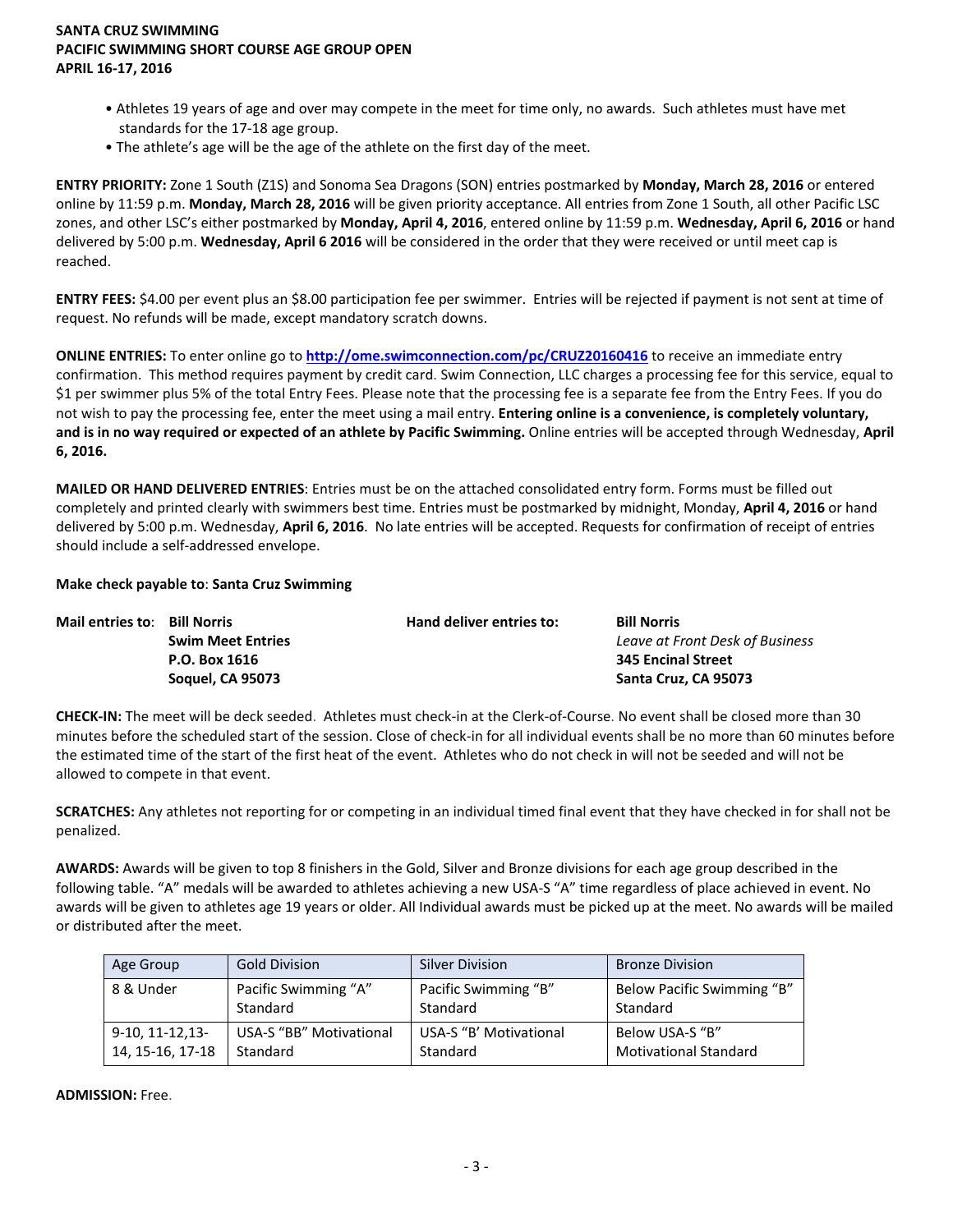**SNACK BAR & HOSPITALITY:** A snack bar will be available throughout the competition. Coaches and working deck officials will be provided lunch. Hospitality will serve refreshments to timers and volunteers.

**MISCELLANEOUS:** No overnight parking is allowed. Facilities will not be provided after meet hours.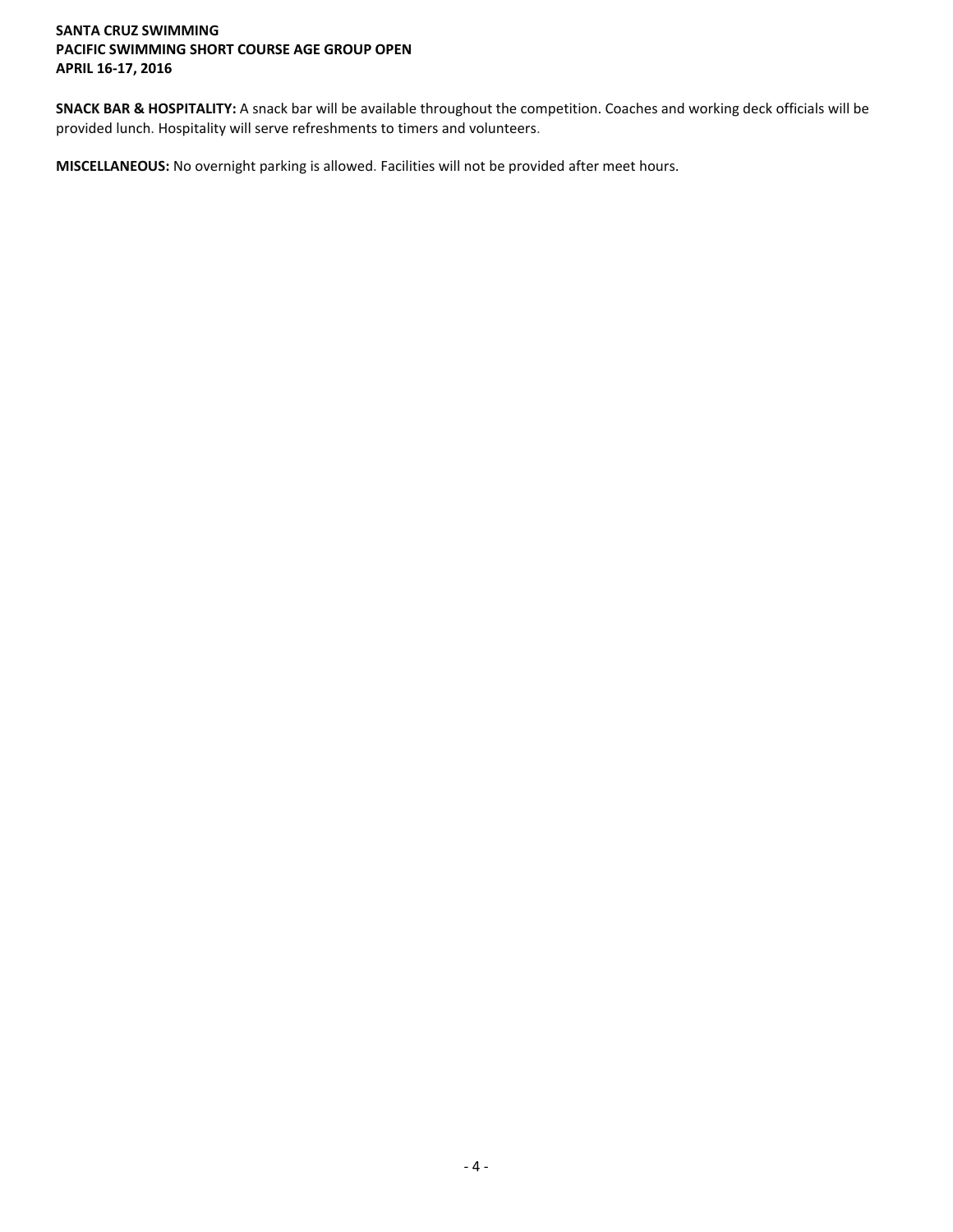# **EVENT SUMMARY**

|                   |                | Saturday April 16, 2016 |            | Sunday April 17, 2016 |                 |                 |            |  |  |
|-------------------|----------------|-------------------------|------------|-----------------------|-----------------|-----------------|------------|--|--|
| <b>8 &amp; UN</b> | $9 - 10$       | $11 - 12$               | 13 & Over  | 8 & UN                | $9 - 10$        | $11 - 12$       | 13 & Over  |  |  |
| 200 Free          | 200 Free       | 200 Free                | 500 Free   | 500 Free              | <b>500 Free</b> | <b>500 Free</b> | 200 Free   |  |  |
| 25 Free           | 100 IM         | 100 IM                  | 200 Breast | 50 Free               | 100 Breast      | 100 Breast      | 100 Breast |  |  |
| 100 IM            | 50 Breast      | 50 Breast               | 100 Back   | 100 Breast            | 50 Back         | 50 Back         | 200 Back   |  |  |
| 50 Breast         | 100 Back       | 200 Breast              | $100$ fly  | 25 Breast             | 50 Fly          | 200 Back        | 200 Fly    |  |  |
| 100 Back          | <b>100 Fly</b> | 100 Back                | 100 Free   | 50 Back               | 100 Free        | 50 fly          | 50 Free    |  |  |
| 25 Back           | 50 Free        | <b>100 Fly</b>          | 400 IM     | 25 Back               | 200 IM          | <b>200 Flv</b>  | 200 IM     |  |  |
| $100$ Fly         |                | 50 Free                 |            | <b>50 Flv</b>         |                 | 100 Free        | 1000 Free  |  |  |
| 25 Fly            |                | 400 IM                  |            | 100 Free              |                 | 200 IM          |            |  |  |
| 50 Free           |                |                         |            |                       |                 | 1000 Free       |            |  |  |

# **EVENTS**

|                               | Saturday April 16, 2016 |                              |  | Sunday April 17, 2016         |                       |                    |  |  |  |
|-------------------------------|-------------------------|------------------------------|--|-------------------------------|-----------------------|--------------------|--|--|--|
|                               | Warm-up 7:30-8:45       |                              |  |                               | Warm-up 7:30-8:45     |                    |  |  |  |
| <b>Girls</b><br><b>EVENT#</b> | <b>EVENT</b>            | <b>Boys</b><br><b>EVENT#</b> |  | <b>Girls</b><br><b>EVENT#</b> | <b>EVENT</b>          | Boy<br><b>EVEN</b> |  |  |  |
| $\mathbf{1}$                  | 13 & Up 500 Free        | $\overline{2}$               |  | 35                            | 12 & Under 500 Free   | 36                 |  |  |  |
| 3                             | 12 & Under 200 Free     | $\overline{4}$               |  | 37                            | 13 & Up 200 Free      | 38                 |  |  |  |
| 5                             | 8 & Under 25 Free       | 6                            |  | 39                            | 8 & Under 50 Free     | 40                 |  |  |  |
| $\overline{7}$                | 12 & Under 100 I.M.     | 8                            |  | 41                            | 13 & Up 100 Breast    | 42                 |  |  |  |
| 9                             | 13 & Up 200 Breast      | 10                           |  | 43                            | 12 & Under 100 Breast | 44                 |  |  |  |
| 11                            | 12 & Under 50 Breast    | 12                           |  | 45                            | 8 & Under 25 Breast   | 46                 |  |  |  |
| 13                            | 11/12 200 Breast        | 14                           |  | 47                            | 13 & Up 200 Back      | 48                 |  |  |  |
| 15                            | 13 & up 100 Back        | 16                           |  | 49                            | 12 & Under 50 Back    | 50                 |  |  |  |
| 17                            | 12 & Under 100 Back     | 18                           |  | 51                            | 11/12 200 Back        | 52                 |  |  |  |
| 19                            | 8 & Under 25 Back       | 20                           |  | 53                            | 8 & Under 25 Back     | 54                 |  |  |  |
| 21                            | 13 & Up 100 Fly         | 22                           |  | 55                            | 13 & Up 200 Fly       | 56                 |  |  |  |
| 23                            | 12 & Under 100 Fly      | 24                           |  | 57                            | 12 & Under 50 Fly     | 58                 |  |  |  |
| 25                            | 8 & Under 25 Fly        | 26                           |  | 59                            | 11/12 200 Fly         | 60                 |  |  |  |
| 27                            | 13 & Up 100 Free        | 28                           |  | 61                            | 12 & Under 100 Free   | 62                 |  |  |  |
| 29                            | 12 & Under 50 Free      | 30                           |  | 63                            | 13 & Up 50 Free       | 64                 |  |  |  |
| 31                            | 11/12 400 IM            | 32                           |  | 65                            | 12 and Under 200 IM   | 66                 |  |  |  |
| 33                            | 13 & Up 400 IM          | 34                           |  | 67                            | 13 & Up 200 IM        | 68                 |  |  |  |
|                               |                         |                              |  |                               |                       |                    |  |  |  |

| Sunday April 17, 2016 |                        |                       |                              |  |  |  |  |  |  |
|-----------------------|------------------------|-----------------------|------------------------------|--|--|--|--|--|--|
| Warm-up 7:30-8:45     |                        |                       |                              |  |  |  |  |  |  |
|                       | Girls<br><b>EVENT#</b> | <b>EVENT</b>          | <b>Boys</b><br><b>EVENT#</b> |  |  |  |  |  |  |
|                       | 35                     | 12 & Under 500 Free   | 36                           |  |  |  |  |  |  |
|                       | 37                     | 13 & Up 200 Free      | 38                           |  |  |  |  |  |  |
|                       | 39                     | 8 & Under 50 Free     | 40                           |  |  |  |  |  |  |
|                       | 41                     | 13 & Up 100 Breast    | 42                           |  |  |  |  |  |  |
|                       | 43                     | 12 & Under 100 Breast | 44                           |  |  |  |  |  |  |
|                       | 45                     | 8 & Under 25 Breast   | 46                           |  |  |  |  |  |  |
|                       | 47                     | 13 & Up 200 Back      | 48                           |  |  |  |  |  |  |
|                       | 49                     | 12 & Under 50 Back    | 50                           |  |  |  |  |  |  |
|                       | 51                     | 11/12 200 Back        | 52                           |  |  |  |  |  |  |
|                       | 53                     | 8 & Under 25 Back     | 54                           |  |  |  |  |  |  |
|                       | 55                     | 13 & Up 200 Fly       | 56                           |  |  |  |  |  |  |
|                       | 57                     | 12 & Under 50 Fly     | 58                           |  |  |  |  |  |  |
|                       | 59                     | 11/12 200 Fly         | 60                           |  |  |  |  |  |  |
|                       | 61                     | 12 & Under 100 Free   | 62                           |  |  |  |  |  |  |
|                       | 63                     | 13 & Up 50 Free       | 64                           |  |  |  |  |  |  |
|                       | 65                     | 12 and Under 200 IM   | 66                           |  |  |  |  |  |  |
|                       | 67                     | 13 & Up 200 IM        | 68                           |  |  |  |  |  |  |
|                       | 69                     | 11 & up 1000 Free     | 70                           |  |  |  |  |  |  |

**NOTE:**

- **Entries with "NO TIME" (NT) are not permitted. Athletes, with the assistance of their coaches, must submit estimated times if they have no official times.**
- **All 25 yard events will start at the north end of the pool without starting blocks while timers remain in place at the south side of the pool.**
- **400 IM and 1000 Free are effectively open events and not subject to the 4 hour rule.**